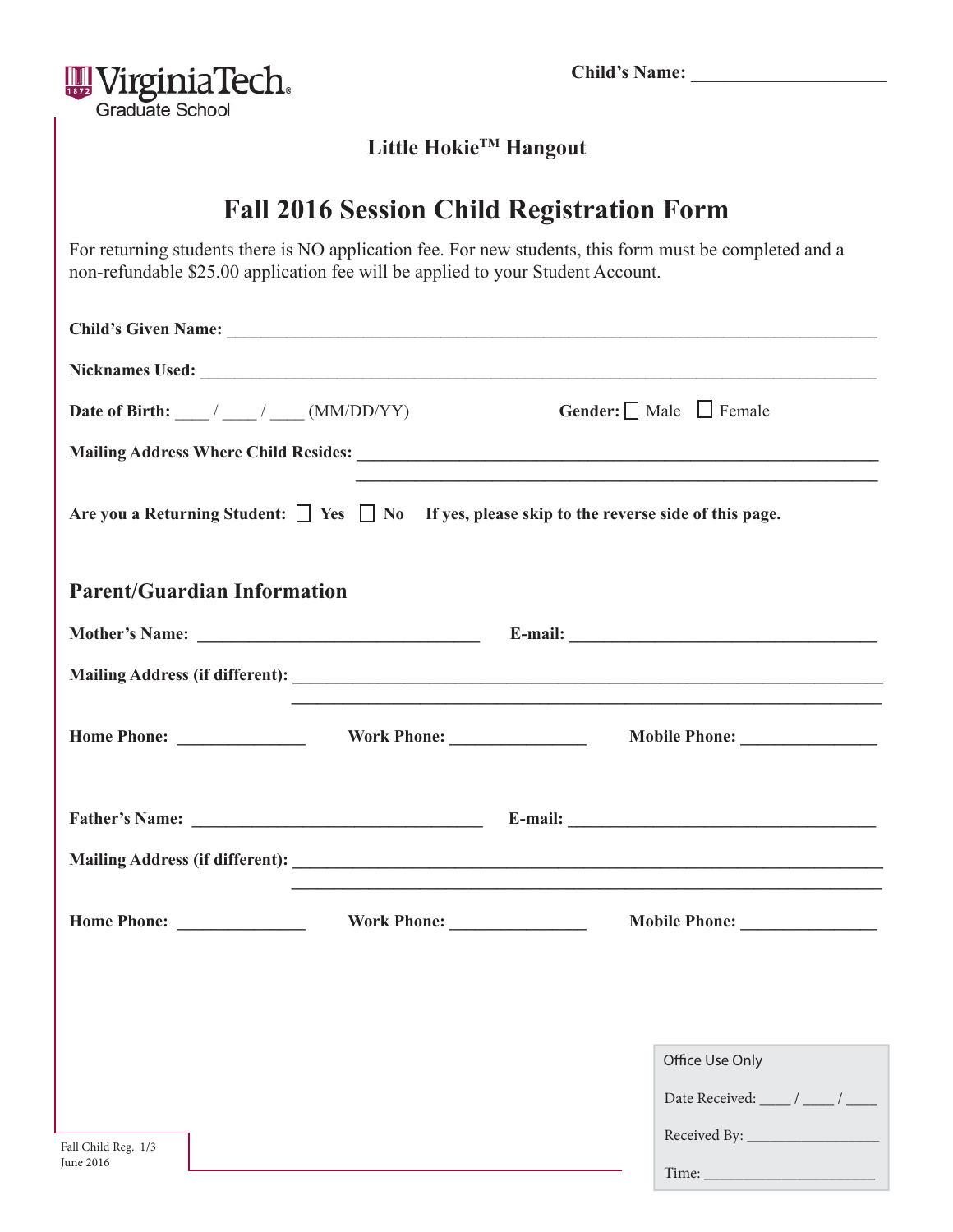# **Fall 2016 Schedule and Calendar**

### **Child Schedule**

Please indicate which time slot on **each day** you are most interested in with 1, 2 or 3. Note: you do not need to choose the same time slot each day. We cannot guarantee you will receive your first choice, but we will make every effort to accommodate. All slots are assigned on a first-come, first-served basis.

|                   | <b>Monday</b> | Tuesday | Wednesday | <b>Thursday</b> | Friday          |
|-------------------|---------------|---------|-----------|-----------------|-----------------|
| $8:30-11:30$ am   |               |         |           |                 |                 |
| $11:30$ am-2:30pm |               |         |           |                 |                 |
| $2:30$ pm-6:00pm  |               |         |           |                 | <b>XXXXXXXX</b> |

### **\*\*PLEASE NOTE: we are now offering evening care on Monday**

#### **Working Parent Schedule**

You will be required to work <u>one session for every ten "blocks" your child attends</u>. (Subject to change.) Failure to meet this requirement will result in additional fees and eventual removal from the program. Please indicate when **each** parent is available to work. We will put parents with their own children unless otherwise requested. Shift trades will be permitted once the program has started and can be coordinated through the Program Director. Please note as long as both parent(s)/guardian(s) have completed all necessary paperwork, they are each invited to participate.

### **\*\*NEW THIS FALL: parents will have the option to buy-out their work commitment (see page 3 of this form)**

|                   | <b>Monday</b> | <b>Tuesday</b> | Wednesday | <b>Thursday</b> | Friday          |
|-------------------|---------------|----------------|-----------|-----------------|-----------------|
| 8:30-11:30am      |               |                |           |                 |                 |
| $11:30$ am-2:30pm |               |                |           |                 |                 |
| $2:30$ pm-6:00pm  |               |                |           |                 | <b>XXXXXXXX</b> |

The overall tuition for morning/afternoon/evening Fall sessions are as outlined on page 3. All charges will be billed to the student's account in a single payment. Late enrollment will be charged a pro-rated amount based on the percentage of days attending. The dates of operation will be as follows:

- August 22-26, 29-31 (8 days)
- September 1-2, 5-9, 12-16, 19-23, 26-30 (22 days)
- October 3-7, 10-14, 17-20 (closed  $10-21$ <sup>\*\*</sup>), 24-28, 31 (20 days)
- November 1-4, 7-11, 14-18, 28-30 (17 days)
- December 1-2, 5-9, 12-15 (11 days)
- potential snow day make-up is  $12/16$